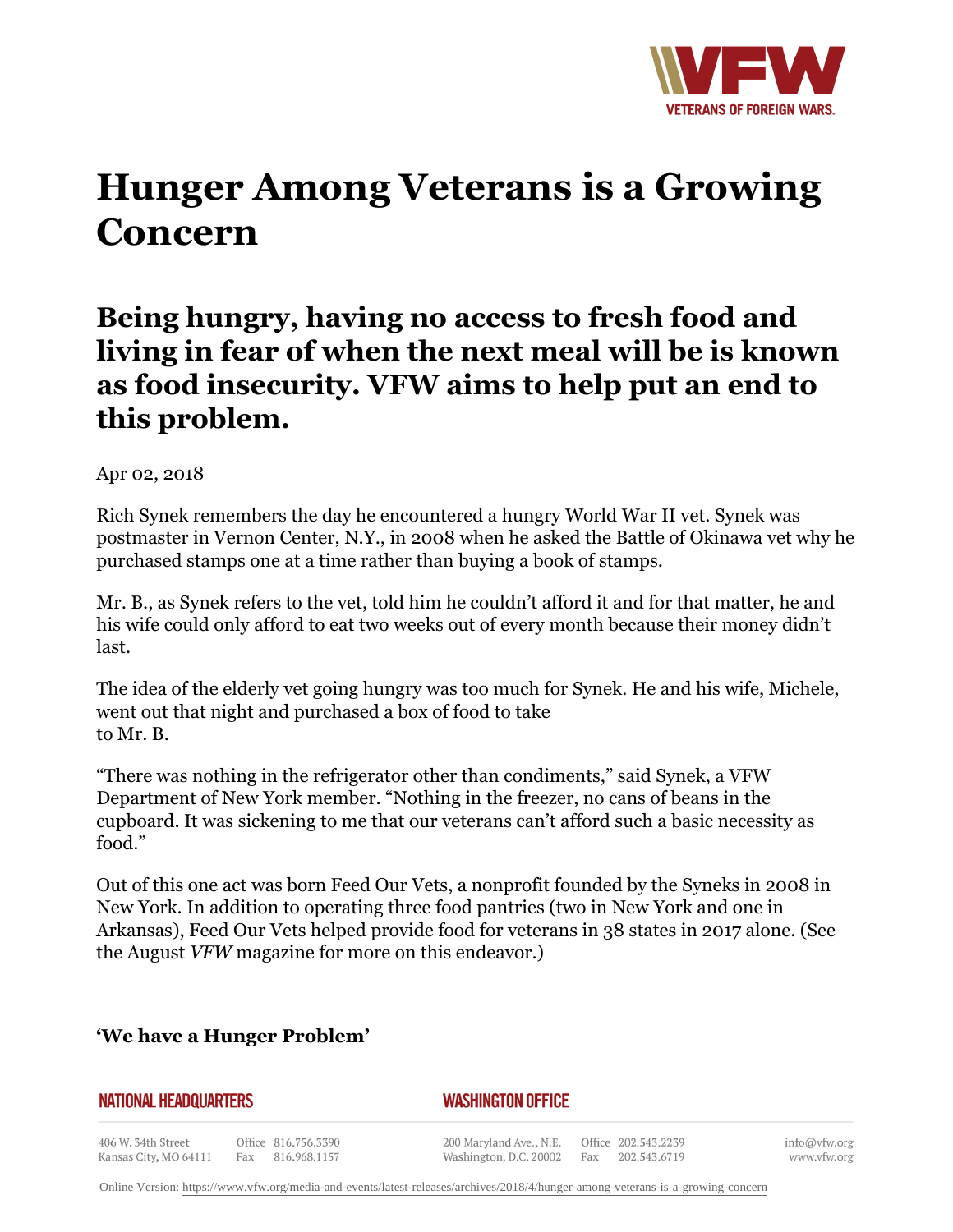At the national level, VFW also is alarmed at the number of veterans suffering from what is being called "food insecurity." A study by the University of Minnesota School of Public Health found that 27 percent of Iraq and Afghanistan war vets struggle to put food on the table.

According to Lisa Ousley, executive director for After the Harvest in Kansas City, Mo., food insecurity means that a person doesn't always know when or where he or she will get their next meal or how they will feed their family.

"With food insecurity, food is not a certainty of life," Ousley said. "It causes great anxiety in individuals. It should not be another problem for veterans to face after they are discharged."

Food insecurity also means not having access to fresh, healthier options such as fruits and vegetables, Ousley said.

"People in poverty most often do not have access to quality food," she said. "Buying cheap, unhealthy, processed food to stretch the dollars is a problem. We have a hunger problem in our country, but because of the proliferation of cheap food, people don't view it the same."

After the Harvest endeavors to provide fresh produce to food banks, pantries, shelters and community kitchens in Missouri and Kansas. Volunteers "glean" produce from area farmers, orchards, community gardens and, sometimes, backyards.

To glean produce, Ousley explained, volunteers hand pick edible crops that remain after the harvest. More specifically, this is usually the fruits and vegetables that aren't cosmetically appealing for selling in supermarkets.

Most importantly, though, Ousley works with commercial growers to get truckloads of produce brought to Kansas City-based The Harvesters Community Food Network.

VFW plans to offer members a chance to go on a gleaning outing during the organization's convention in Kansas City in July. Be sure to read the June/July 2018 issue of *VFW* magazine for more details on how you can get involved in bringing fresh produce to those who need it most.

"We are just so excited for this opportunity to work with VFW to help end food insecurity," Ousley said.

In addition to After the Harvest, VFW is teaming up with Humana to raise awareness of food insecurity. Several events are planned throughout the next several months, but especially during VFW's national convention. Members will find all the details in the June/July *VFW* magazine.